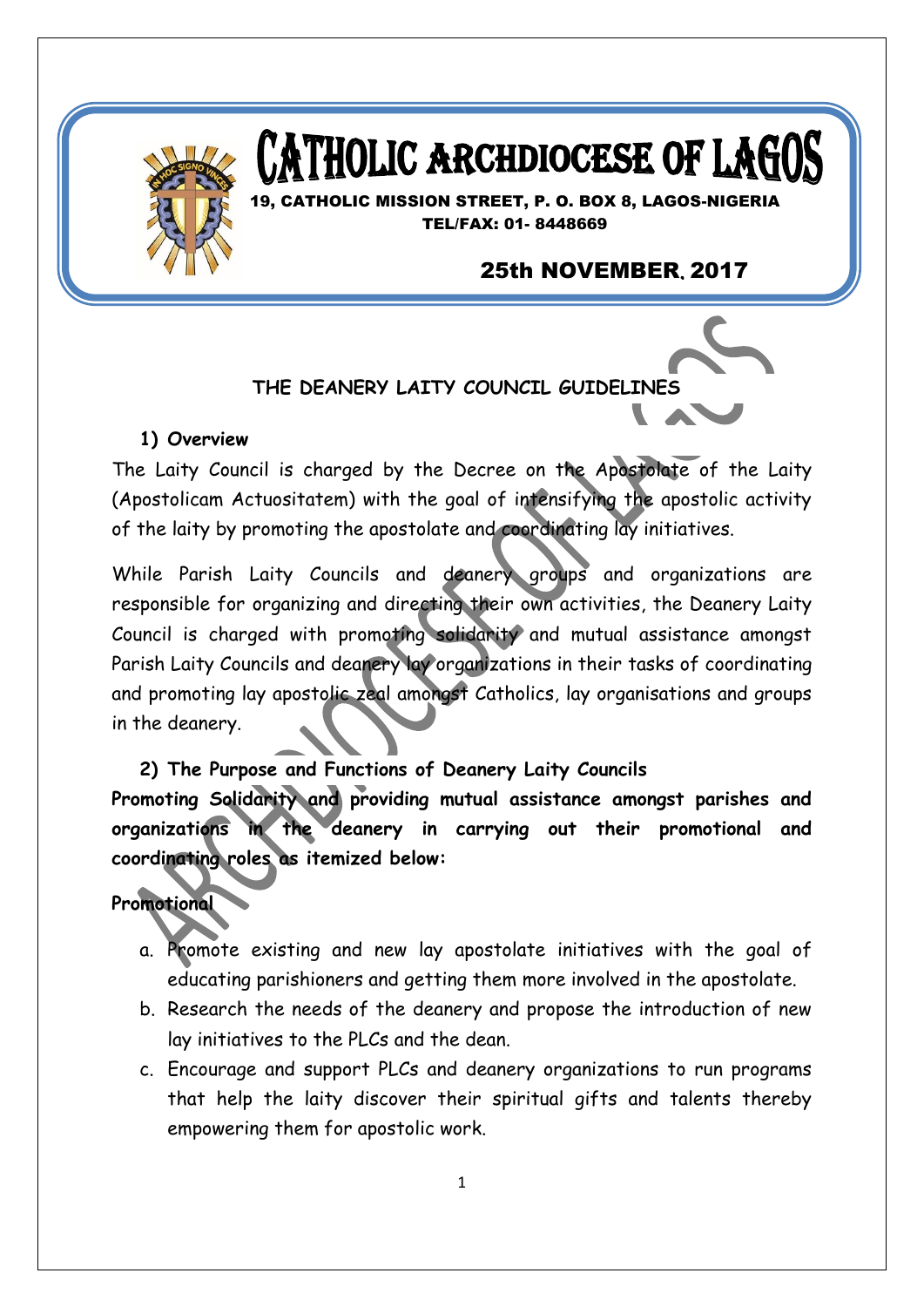- d. Support PLCS in their evaluations of proposals for new apostolic initiatives and making recommendations on their proper pastoral classification and fit.
- e. Promote lay apostolate formation such as instruction in theology, ethics and philosophy, culture, good human relations – human values, living fraternally with others, cooperating with others, striking up friendly conversation with others and leadership skills.

#### **Coordination**

- a. Carry out research and study in the apostolate field and on specific lay and human problems such as departures from the ethical and religious order in all spheres of life that pose a danger to Christian life.
- b. Discern the particular and common needs of lay groups with similar areas of apostolate for the purposes of advising and providing resources for the formation of individuals and leaders for intensified apostolic activities.
- c. Deal with unexpected crisis, obstacles or interruptions and efficiently getting things back on track and preventing further crises.
- d. Assess the apostolic developmental needs of the deanery and filling the needs.
- e. Develop and implementing an annual calendar of leadership, management and social skills development programmes for equipping the PLC and deanery organization executives to be enhance their effectiveness as leaders.

#### **3) Core Areas for Deanery Laity Council Operations**

- a. Coordinating inter parish and inter group evaluations with the view to incentivising growth in the effectiveness of parishes, pastoral committees and members.
- b. Supporting PLCs and Deanery Organizations in their execution of relevant programmes aimed at equipping and strengthening the apostolic capacity of members.
- c. Supporting PLCs and Deanery Organizations in the effective execution of an annual or bi–annual programme aimed at promoting existing and new lay apostolic initiatives as needed in the parishes.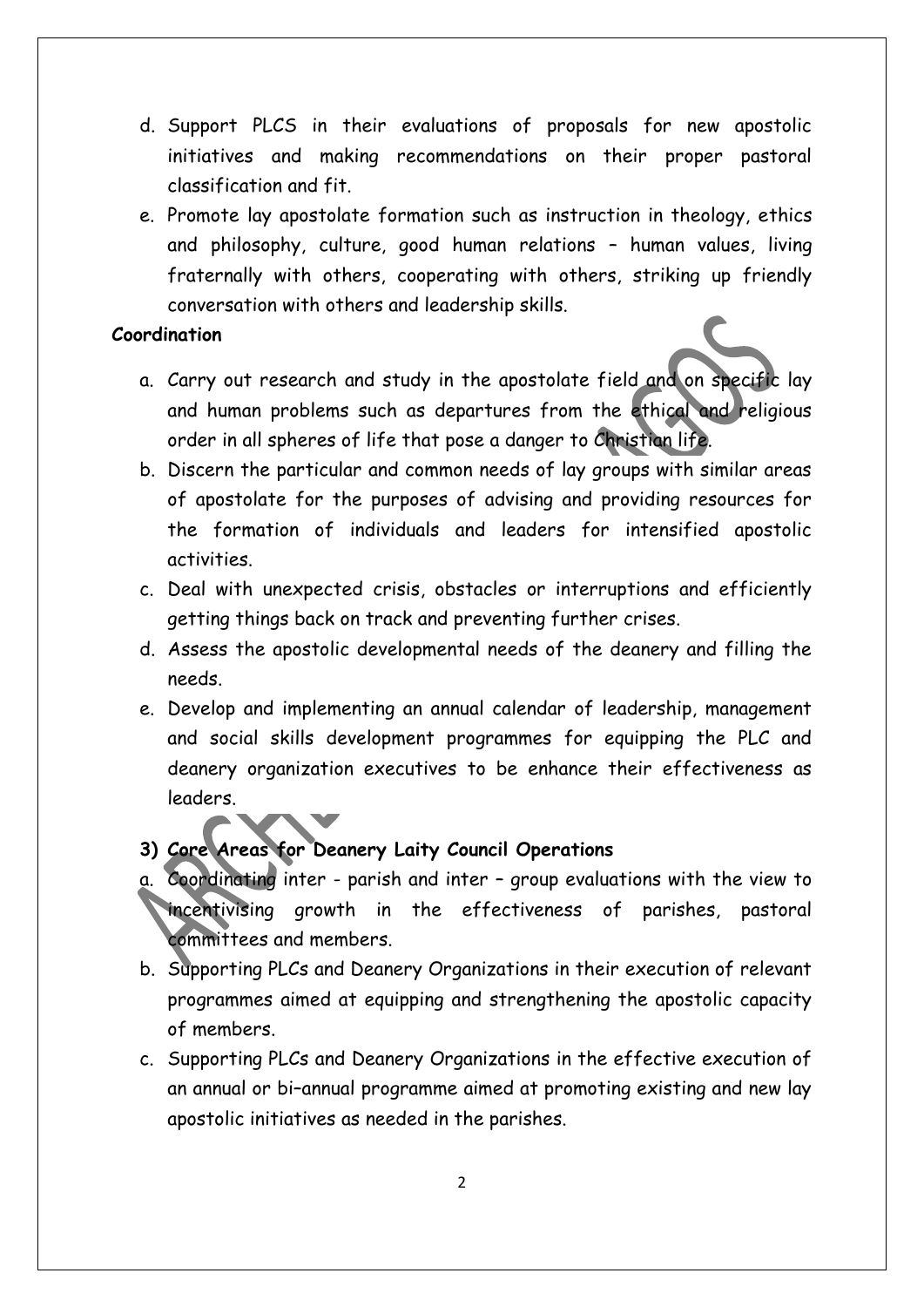- d. Supporting PLCs and Deanery Organizations in the effective and timely resolution of conflicts amongst lay initiatives.
- e. Encouraging and evaluating deanery growth in the parishes and deanery organizations assisted to find and live their callings through effective talents / spiritual gifts discovery and development programmes.
- f. Evaluating the outcomes of annual parish and organizational engagement surveys to determine model parishes and organizations in the deanery.

#### **The Composition of Deanery Pastoral Committees**

The following associations, ministries, organizations and societies are listed to assist in the classification into relevant pastoral committees. Their existence in parishes, deaneries and the archdiocese are based on discerned needs and approvals from relevant authorities.

- a. **Liturgical Committee** It is responsible for coordinating the planning, implementation and evaluation of deanery liturgies, under the direction of the dean. The ministry oversees all activities associated with public worship (liturgies). Members of the committee are two designated officers of:
	- a. Altar Servers
	- b. Lectors
	- c. The Choir
	- d. The Church Wardens
	- Altar Decorators
	- Sacristan

Etc

**b. Faith Formation and Education Committee –** They coordinate the planning, implementation and evaluation of deanery faith formation and education including family life education for all age groups and families. While the ministry consists of lay groups directly assisting the deanery in his pastoral ministry while the group consists of all other lay groups whose main charisma involves assisting individuals to grow in their catholic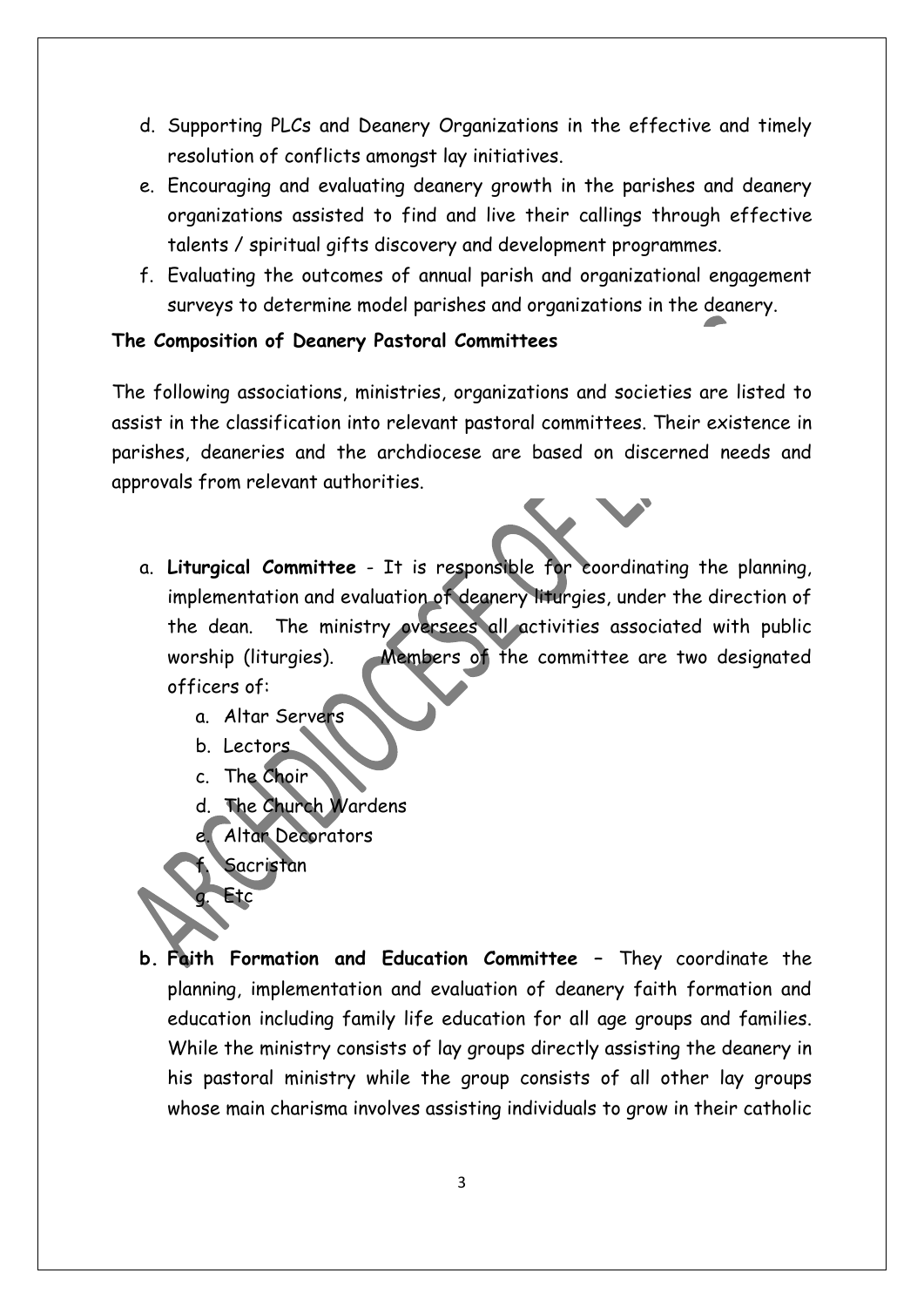faith, character, discipleship and apostleship. The members are the designated officers of:

- i. Association of catechists
- ii. RCIA facilitators
- iii. Family Life Ministry facilitators
- iv. Marriage Preparation facilitators
- v. Catholic Charismatic Renewal
- vi. Catholic Evangelizers
- vii. Schools of Evangelisation
- viii. The Renew
- ix. The Focolare
- x. Communion and Liberation
- xi. Catholic Biblical Instructors Union
- xii. Catholic Biblical Movement of Nigeria
- xiii. Neo Catechumenal Way
- xiv. Man O War
- xv. Couples for Christ
- xvi. Man of Discipline and Order
- xvii. Etc.
- c. **Devotional Group** consists of the vice chairs and faith formation and education officers of the members of the societies, associations and groups whose primary charism is prayerful devotions. They include:
	- a. Confraternity of Christian Mothers
	- b. Confraternity of Christian Fathers
	- c. Divine Mercy
	- d. Guild of St. Anthony of Padua
	- e. St. Jude Society
	- f. St. Theresa
	- g. Purgatorian Soceity
	- h. The Most Holy Rosary
	- i. The Block Rosary Crusade
	- j. Legion of Mary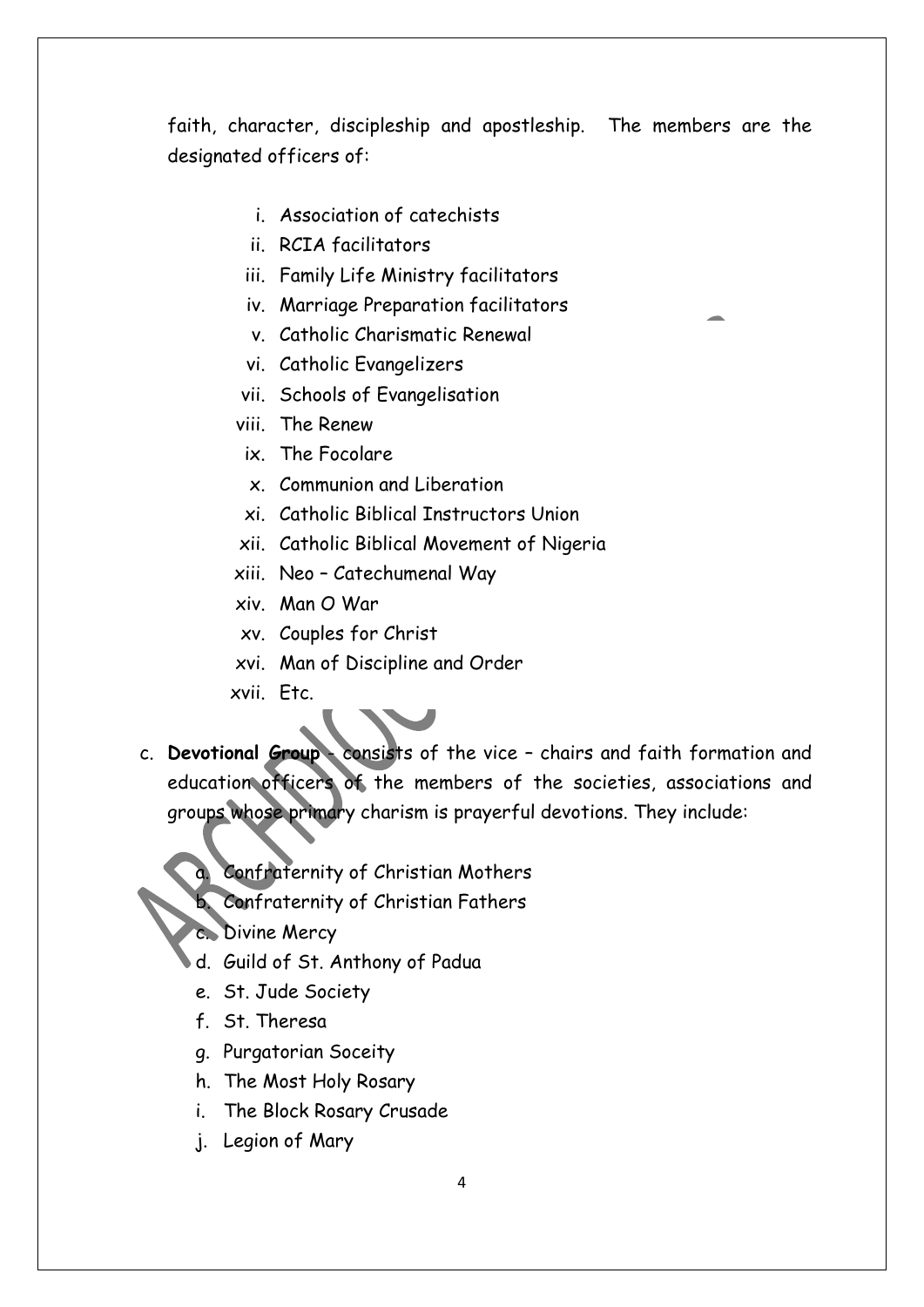- k. St Anthony of Padua
- l. St Rita

m. Apostolate of Precious Blood of Jesus

- n. Apostleship of Prayer League of Sacred Heart of Jesus and Immaculate Heart of Mary
- o. Ave Maria
- p. Blessed Tansi Solidarity Movement
- q. Confraternity of Mary Queen of all Hearts
- r. Infant Jesus of Prague
- s. St Pio Prayer Group
- t. St Philomena Society
- u. World Apostolate of Fatima (Blue Army)
- v. Etc.
- d. **Community Building –** They consist of the structured efforts to promote the spirit of community in the parish through Small Christian Communities and in communities based on residence, gender, age and profession who come together to solve their common problems in and outside the parish or to contribute their professional expertise to be more effective witnesses of Christ in their corners of the world. This includes consistent and planned efforts to strengthen relationships among parishioners thereby fostering a truly hospitable Christian atmosphere. They are also to reach out to new and inactive members, and involve them in their communities. Members are the designated officers of:
	- i. Small Christian Communities Facilitators
	- ii. Catholic Men's Organization (CMO)
	- iii. Catholic Women's Organization (CWO)
	- iv. Catholic Young Adults Association
	- v. Catholic Youth Organization of Nigeria (CYON)
	- vi. Missionary Childhood Association
	- vii. Young Catholic Professionals (YCP)
	- viii. The Nurses' Guild
		- ix. Catholic Teachers Association
		- x. Young Catholic Workers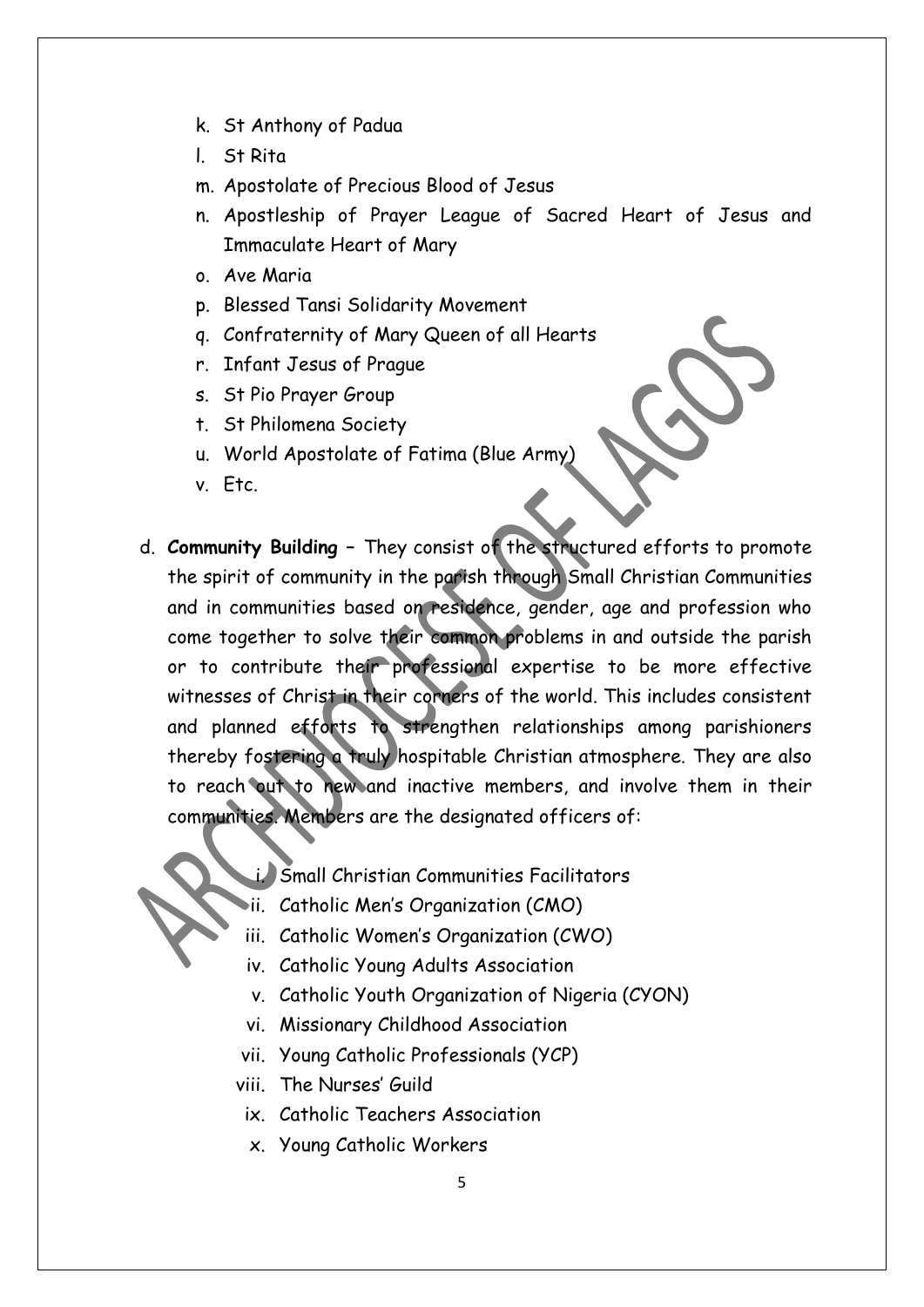- xi. Catholic Lawyers Association
- xii. Etc.
- e. **Welfare and Social Action –** They coordinate all organizations involved in the planning, implementation and evaluation of the social justice ministry of the parish, reaching out to the needy, the poor and marginalised within and without the parish community. Members are the designated officers of:
	- i. JDPC
	- ii. Pastoral Bereavement and Caring Ministry
	- iii. St Vincent De Paul may be designated as a pastoral ministry in some parishes.
	- iv. Madonna Mercy
	- v. The Catholic Workers Volunteer Force
	- vi. The Red Cross
	- vii. The Knights of St Mulumba and St John International
	- viii. Association of Papal knights and Papal Medalists.
	- ix. Etc.

#### **4) Membership**

The Deanery Laity Council is an assembly of the chairpersons and secretaries of **all** Parish Laity Councils and two representatives from each of the Deanery Pastoral Committees, representing all the societies, associations and/or organizations in them.

# **5) Officers**

The officers of the Parish Laity Council shall be:

**Contract Contract Contract** 

- b) Vice-Chair
- c) Secretary
- d) Assistant Secretary
- e) Treasurer
- f) Financial Secretary will collate and monitor the financial reports of all members.

a) Chair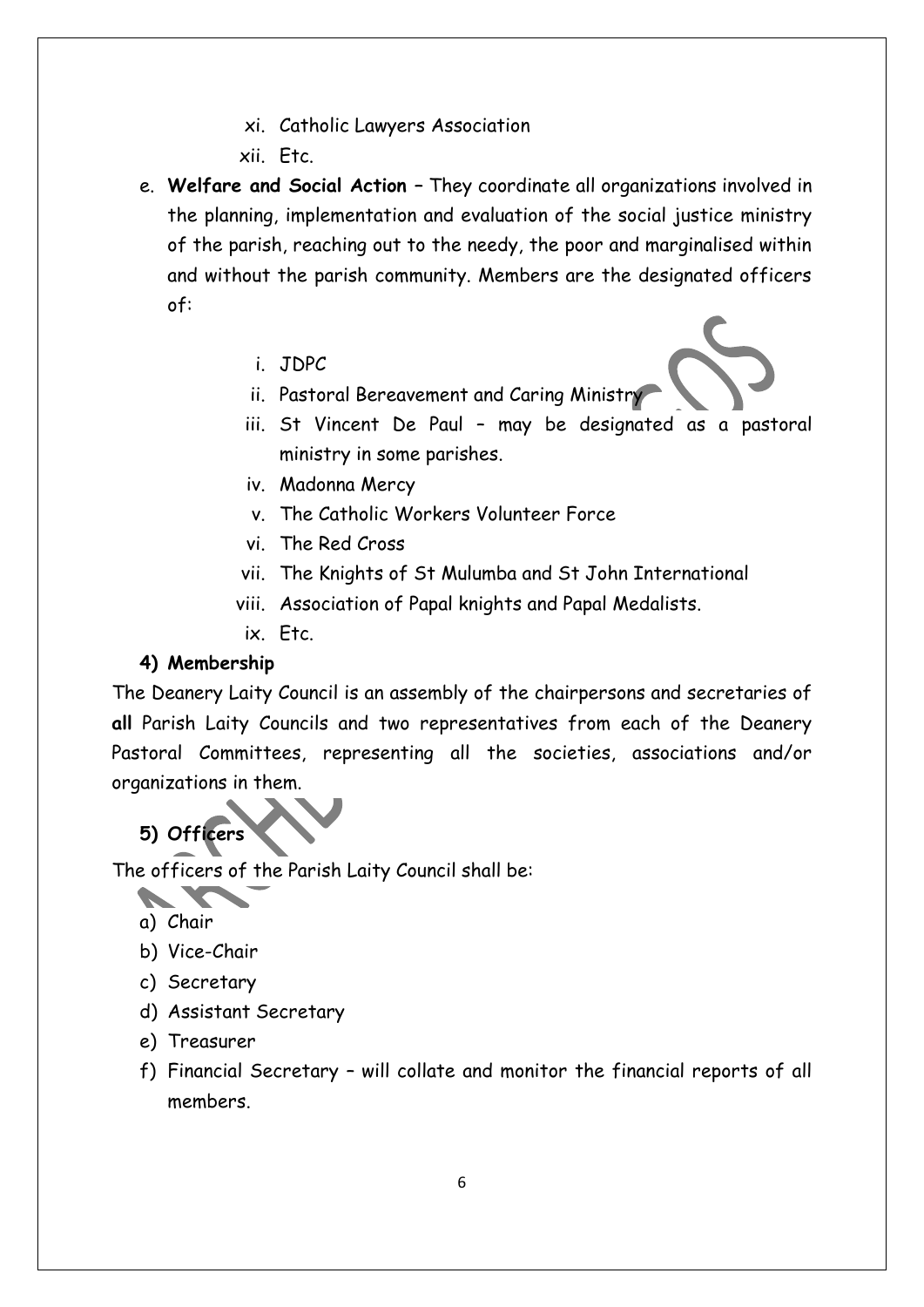- g) Welfare Secretary collates and coordinates the monthly reporting of the welfare activities of all member groups through their respective welfare secretaries.
- h) Assistant Welfare Secretary
- i) The coordinators of each of the Deanery Laity Committees

The officers shall be elected from the membership of the council.

#### **Tenure**

The tenure of PLC executives is a four (4) year, non-renewable term, not renewable under any guise – the existing executives cannot be re-elected for another office until another four year tenure has elapsed.

## **Frequency of Meetings**

It is recommended that the deanery organizations and groups meet quarterly prior to the quarterly Deanery Laity Council Meetings.

# **Suggested Areas for Formation and Development of Laity**

- a. Good Meeting Principles and Skills
- b. Consensual Decision Making Process
- c. Christian Ethics
- d. Principles of Christian Conflict Management
- e. Managing Oneself
- f. Developing Interpersonal Skills
- g. Leading the Team
- h. Leading Change
- i. Discernment and Decision Making
- j. Relevant Topics in Theology
- k. Relevant Topics in Philosophy
- l. Conversational Skills
- m. Social Skills
- n. Problem Solving
- o. Action Planning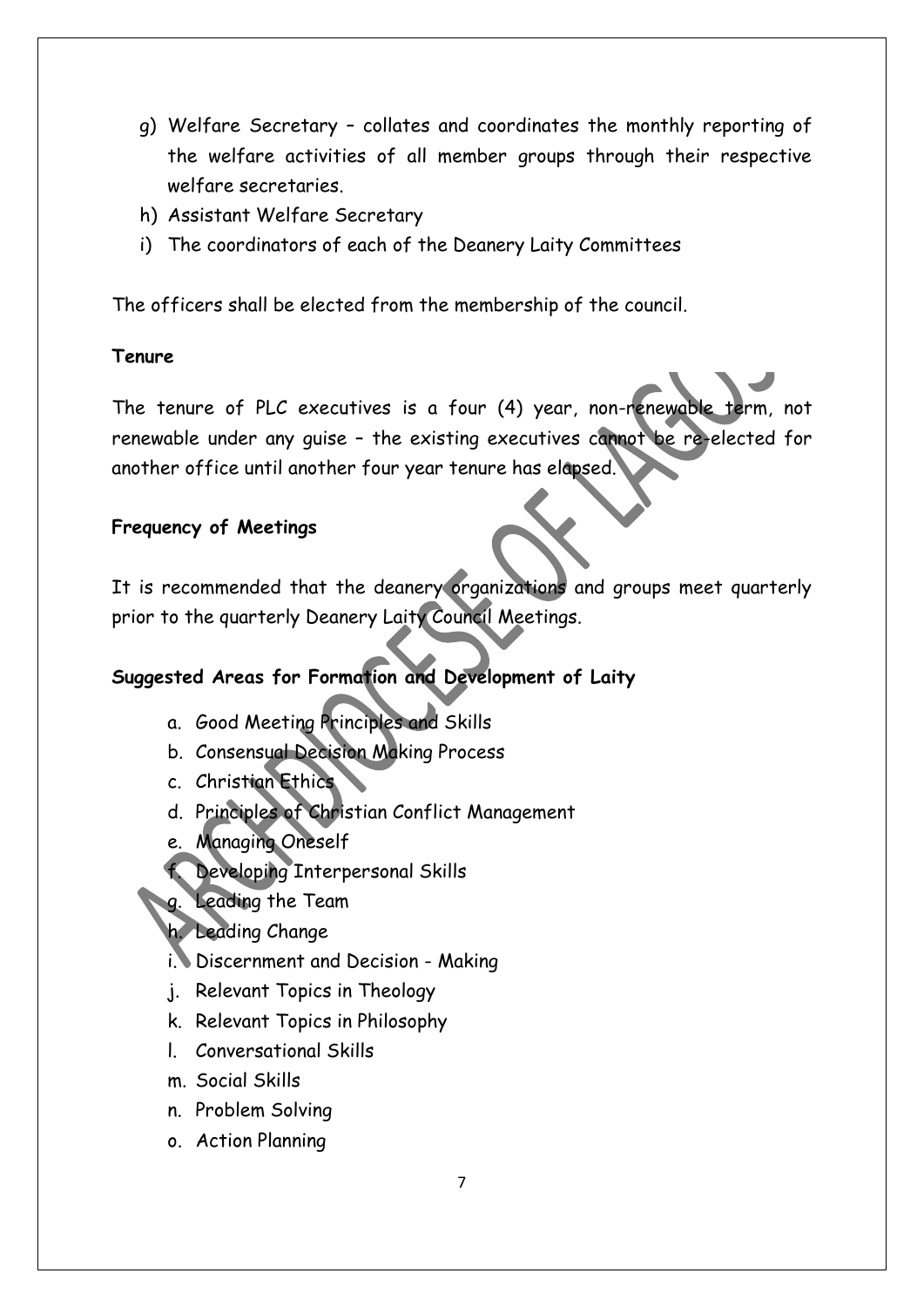#### **6) Relationships**

#### **Relationship to Dean**

- a. The DLC works collaboratively with the Dean and all deanery bodies and organizations.
- b. The DLC takes its general mandate from the Chaplain of the Archdiocesan Laity but must report to, and take its specific goals from the needs of the deanery PLCs and organizations that it serves.

### **Relationship with Parish Laity Councils**

- a. The DLC exists to provide support and coordination for promoting solidarity and mutual assistance amongst the PLCs in the deanery
- b. The Parish Laity Council will have two representatives at the DLC and will report regularly to it.
- c. The PLC will render quarterly and annual reports and recommendations to the DLC to assist it in its planning role.

# **Relationship with Deanery Lay Organizations and Groups**

- a. The DLC exists to provide support and coordination for solidarity and mutual assistance among the deanery groups and organizations.
- b. The DLC needs to be aware of all deanery organization and group activities; however, it is not within the purview of the DLC to direct their activities.
- The DLC provides advisory and supportive services to the PLCs and deanery groups.
- d. The DLC funds relevant activities and projects through fees for valuable services provided to the Parish Laity Councils and deanery level organizations and groups.
- e. There is a need to streamline the activities and projects of the LALC with a greater focus on empowering the parishes to be relevant in their neigbourhoods.